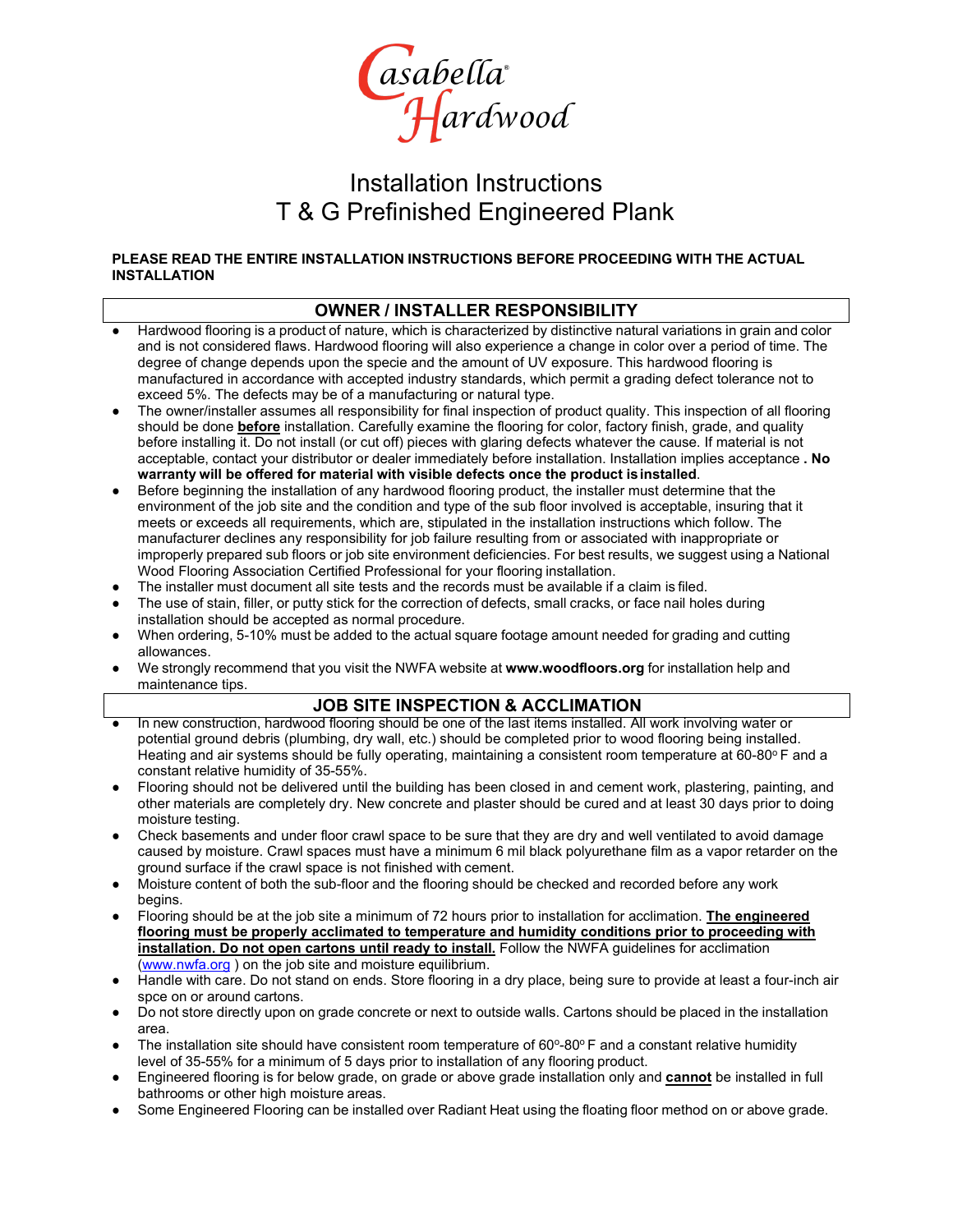

See approved species below or check with your distributor.

#### **SUB FLOOR PREPARATION**

#### **APPROVED SUB FLOOR TYPES:**

- 1) Agency approved 5/8"(19/32") minimum thickness or 3/4" (23/32") CDX Exposure 1 plywood 16" on center floor joists properly nailed.
- 2) Agency approved 3/4" (23/32") underlayment grade OSB Exposure 1 16" center floor joists properlynailed. **Note:** When installing approved plywood or OSB, refer to specific structural panel manufacturer's instructions for fastening and spacing.
	- 3) Agency approved underlayment grade particleboard.( Nail down and glue down installation not recommended on particleboard)
	- 4) Existing wood floors (installed at right angle only).
	- Concrete Slab
	- 6) Resilient tile, sheet vinyl, and ceramic tile only over and above mentioned and approved sub floor.

#### **SUB FLOORS MUST BE:**

- **● CLEAN** Scraped or sanded, swept, free of wax, grease, paint, oil, previous or existing glues or adhesives, and other debris
- **SMOOTH/FLAT** Within 1/8" on 6' radius. Sand high areas or joints, fill low areas (no more than 1/8") with a cement type filler no less than 3000 p.s.i. Follow the insturctions of the leveling compound manufacturer, but make certain the leveling compounds are completely dry before beginning installation. Any irregularities may cause hollow spots between the flooring and sub floor in any installation method and are not warranted.
- **STRUCTURALLY SOUND Nail or screw any loose areas that squeak or show movement. Replace any** delaminated or damaged sub flooring underlayment. Avoid subfloors with excessive vertical movement. If the subfloor has excessive vertical movement or deflection before installation it is likely it will have deflection after the flooring is installed.
- **DRY** - Moisture content of sub floor **must not** exceed 14% prior to installation of wood flooring. All moisture testing must be verified & documented before and after wood has been acclimated a minimum of48 hours and job site requirements met.

**WOOD SUBSTRATES**: Test the moisture of the wood substrate using a calibrated moisture meter approved for testing wood moisture according to the meter manufacturer. The reading should not exceed 14%, or read more than a 2% difference than moisture content of products being installed.

**CONCRETE SLABS (regardless of existing floor covering):** All concrete sub floors must be tested for moisture content prior to installation of the hardwood flooring. The concrete subfloor must be a minimum of 30 days old prior to testing. The moisture content of the concrete sub floor must not exceed 3 lbs. /1000 sq. ft. /24 hour emissions per CCTM and or 75% per Relative Humidity Test.

Below are methods to test to indicate moisture is present in the concrete sub floor:

- 1) Use an approved calibrated concrete moisture meter (Tramex Concrete Encounter) as a preliminary measurement for moisture. Follow manufacturer's specific calibration requirements. Any reading higher than 4% indicates the need for a Calcium Chloride (ASTM F-1869) and or Relative Humidity test (ASTM F-2170) and pH test.
- 2) Perform a polyfilm test. Tape down 2' x 2' polyfilm squares (a clear garbage bag or plastic drop cloth will do) in several places on the floor. Wait 24-48 hours, and then check for the appearance of condensation on the inside of the bag or plastic for a darkening on the concrete sub floor. Either occurrence signals the likely presence of excess moisture, requiring a mandatory calcium chloride test.
- 3) Test with a 3% Phenolphthalein in Anhydrous Alcohol Solution. Do not apply solution directly to the concrete surface. First chip ¼" deep into the concrete test area and apply several drops of the solution. Any change in color signals the likely presence of excess moisture, requiring a mandatory calcium chloride test.
- 4) Once you have determined the moisture content and that moisture is present a calcium chloride and pH alkalinity test **must** be performed to determine the moisture emissions through the concrete slab of the moisture and alkalinity in the concrete floor so appropriate corrective action can be taken.
	- Perform a calcium chloride test according to the manufacturer's instructions. The maximum acceptable reading is 3-lbs. /24 hours/1000 sq. ft. for moisture emissions. Three test for the first 1,000 square feet and one test for every 1,000 square feet thereafter.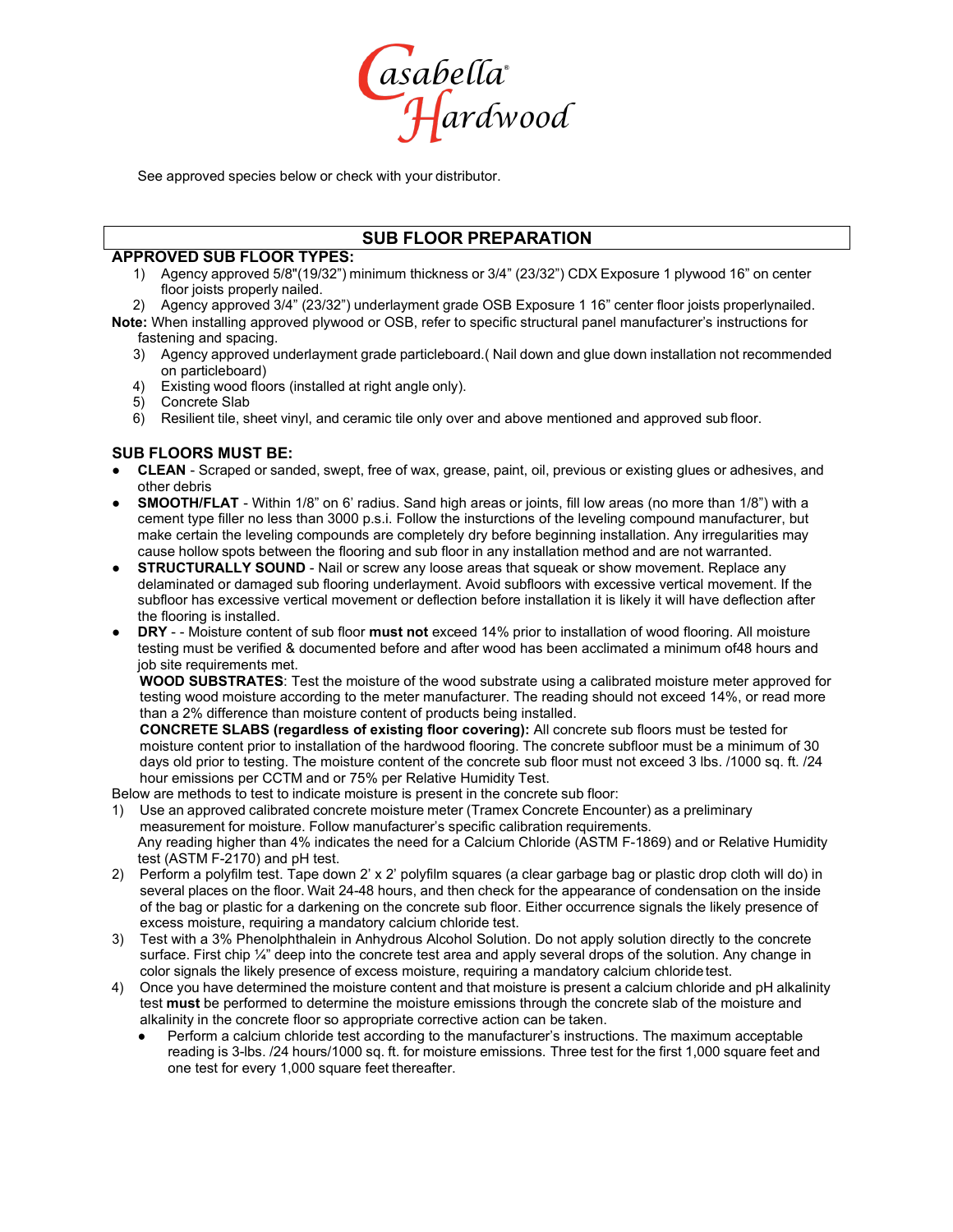

- Perform a Relative Humidity test according to the manufacturer's instructions. The maximum reading is 75%. Three test for the first 1,000 square feet and one test for every 1,000 square feetthereafter.
- Perform a pH alkalinity test according to the manufacturer's instructions. A pH reading of 6-9 on a pH number scale of 1-14 is acceptable.
- If the test results exceed this number the concrete slab should be sealed with appropriate sealers to correct those emissions as per the manufacturer's recommendations. This must be documented before installation.

**Note:** If excessive moisture (3-lbs. to 7-lbs.) is present or anticipated, use a moisture retardant system to seal the concrete or an inexpensive sheet vinyl/slip sheet glued directly to the concrete slab to reduce vapor intrusion. Follow the instructions of the sheet vinyl manufacturer, using a premium grade alkaline resistant adhesive, and full spread application system to bond the vinyl to the subfloor. For additional requirements and information, refer to our Slip Sheet Technical Note.

**Note**: If a sub floor has been flooded or rained upon, it may not be suitable to install flooring.

#### INSTALLATION on WOOD SUBSTRATE:

**Note:** Do not use the glue down or staple down installation method on underlayment grade particleboard. Sub floor should be constructed of 5/8" (19/32") or thicker plywood or 3/4"(23/32") OSB when installing directly over minimum 2 x 10 floor joists 16" on center. For up to 19.2" on center 3/4"(23/32") plywood or OSB should be used. For 19.2" to 24" on center 7/8" plywood or OSB should be used. Structural Panels must be installed sealed side down. Plywood sheets should be laid with grained outer plies at right angles to joists; adjacent rows staggered four feet and nailed every 6" along each joist with 7D or larger nails. When installing directly over old wood or strip floor, sand any high spots, re-nail old floor to eliminate squeaks or loose boards, and install new planks at right angle (perpendicular) to the old floor, or overlay old floor with 1/4" plywood underlayment. Leave a 1/8" gap at the edges and nail with 7D or larger nails every 6" at the edges and every 12" in both directions and through the interior of each sheet of plywood. Edge swell should be flattened. The moisture content of the wood or plywood should not exceed 14%.

#### **INSTALLATION on CONCRETE SLABS:**

All concrete sub floors should be tested for moisture content. New concrete slabs require a minimum of 90 days curing time before installation. Concrete sub floors must be free of existing adhesives, grease, oil, dirt, and curing compound. These may be removed chemically or mechanically, but do not do not use a solvent based stripper. The residual solvents can prohibit satisfactory bond of floor adhesives, the concrete, and the flooring. To ensure a lasting bond make sure the perimeter of the foundation has adequate drainage and vapor retarder.

Apply a liquid based moisture vapor retarder coating to the subfloor. Over concrete use only concrete moisture sealer systems that are specifically designed for moisture suppression and adhesive bonding properties. Follow manufacturer's guidelines and recommendations. The underlying floor must be permanently dry and protected against moisture. If this requirement is not met, the planks can swell, shrink and warp and may void the warranty.

#### **Note: LIGHTWEIGHT CONCRETE:**

Lightweight concrete has a dry density of 100 pounds or less per cubic foot and is only suitable for engineered wood floors when using the floating installation method. Many products have been developed as self-leveling toppings or floor underlayment. These include cellular concrete, resin reinforced cementations, underlayments and gypsum-base materials. Although some of these products may have the necessary qualifications of underlayment for wood flooring installation, others do not. To test for lightweight concrete, scrape a coin or key across the surface of the sub-floor. If the surface powders easily or has a dry density of 100 pounds or less per cubic foot, use only the floating installation method.

#### **INSTALLATION on SUB-FLOORS OTHER THAN WOOD OR CONCRETE**:

Do not install over carpets.

**Note**: Perimeter glued resilient vinyl and rubber tiles are unacceptable underlayments and must be removed.

Terrazzo, marble, tile and any other hard surfaces that are well bonded to sub floor, dry, structurally sound and level, as described above, are suitable as a sub floor for this engineered hardwood flooring installation. As above, the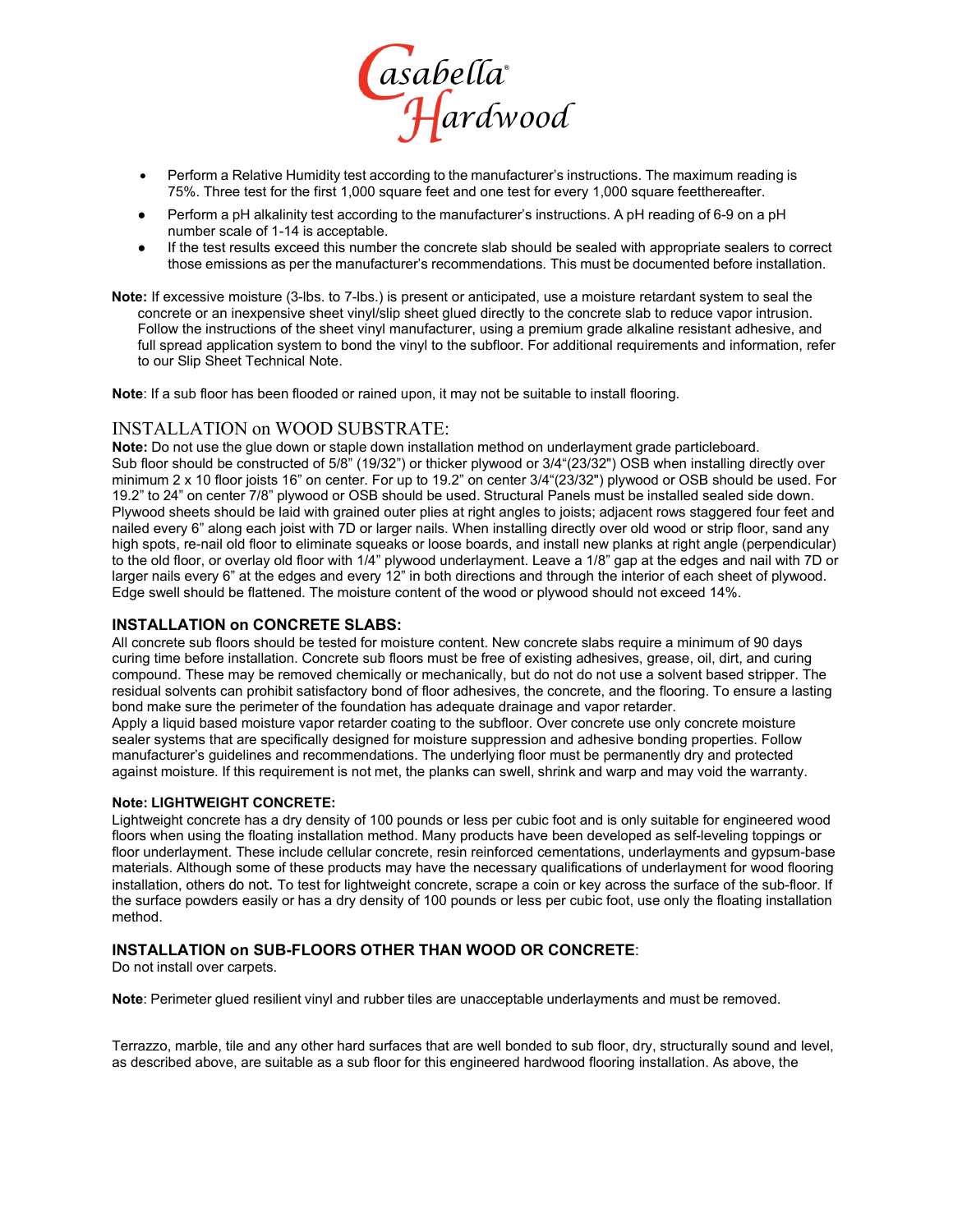

surface must be sound, tight, and free of paint, oil, existing adhesives, sealers, wax, grease, and dirt. Terrazzo, marble, and ceramic tile must be scuffed to assure adhesion.

The flooring can be glued or floated directly over full spread permanently bonded acoustical cork. Density should be 11.4 lb. / cubic ft. and installed according to cork manufacturer's recommendations. Do not use foam underlayment when using the floating method over cork.

**ASBESTOS WARNING!** Do not sand existing resilient tile, sheet flooring, backing, or felt linings. These products may contain asbestos fibers that are not readily identifiable. Inhalation of asbestos dust can cause asbestosis or other serious bodily harm. Check with local, state, and federal laws for handling hazardous material before attempting the removal of these floors.

#### **JOB SITE PREPARATION**

- Verify floor is level and structurally sound. Repair as needed. Sub floor irregularities may cause any wood flooring installation to develop hollow spots between the flooring and the sub floor. These are not the result of any manufacturing defect.
- Proper moisture testing is the key to determine readiness for installation.
- Follow the NWFA guidelines for acclimation [\(www.nwfa.org](http://www.nwfa.org/) ) on the job site and moisture equilibrium.
- .● Undercut door casings.
- Remove any existing wall base, shoe molding, quarter round or doorway thresholds
- Regardless of the installation method all floors should be racked.

#### **RADIANT HEAT SUB FLOORS:**

**ONLY PREFINISHED EUROPEAN WHITE OAK, AMERICAN CHERRY, ELM, MAPLE OR BIRCH ARE APPROVED FOR USE ON RADIANT HEAT APPLICATIONS. DO NOT USE BRAZILIAN CHERRY, HICKORY, ACACIA, OR ANY OTHER EXOTIC SPECIES. WARRANTY WILL BE VOIDED IF ANTHING OTHER THAN APPROVED SPECIES IS USED.**

#### **RADIANT HEATING SYSTEMS USED MUST BE DESIGNED AND CONTROLLED SPECIFICALLY FOR HARDWOOD FLOORING BY THE SYSTEM MANUFACTURER AND MUST INCLUDED AN OUTSIDE TEMPERATURE PROBE AND SURFACE TEMPERATURE CONTROLS.**

Follow the below grade instructions (above) for underlayment requirements and installation instructions. Most radiant heat installations call for the requirements below when installing over radiant heat systems. Always refer to the manufacturer of the radiant heating system for detailed instructions.

- Floating floor installation is the preferred installation method. Do not use the staple installation method on radiant heat flooring. The nails may damage the radiant heating system. (Refer to NWFA Appendix H).
- Newly installed water- heated-radiant- heat systems should be operational for a minimum of 4 weeks with the temperature set between  $64^{\circ}$ -68 $^{\circ}$ F to insure a dry subfloor with the proper moisturecontent.
- Existing water- heated-radiant- heat systems must be operated a temperature of 64°F 4 for a minimum of 4 days before acclimation and installation of hardwood flooring.
- A pressure test must be preformed and documented prior to installation.
- At the time of installation, sub floor must be 64°-68°F.
- Use an adhesive approved by the system manufacturer.
- If the subfloor is concrete and it has cured, turn the heat on, regardless of season, and leave it on for at least 5-6 days to drive out residual moisture before installation of the wood flooring.
- Glue-down applications, require the heat to be reduced or even turned off before installation of the flooring begins, so the adhesive does not cure excessively. Test concrete using, Moisture Guideline Testing and Vapor Retarders.
- After installation do not change the radiant heat settling for 48 hours.
- Gradually increase the heat in  $3 5$  ° increments daily to adjust the heating system temperature up or down to allow the flooring to adjust to the temperature changes
- The maximum temperature of sub floor under normal use should not exceed 85° F. (Check with heat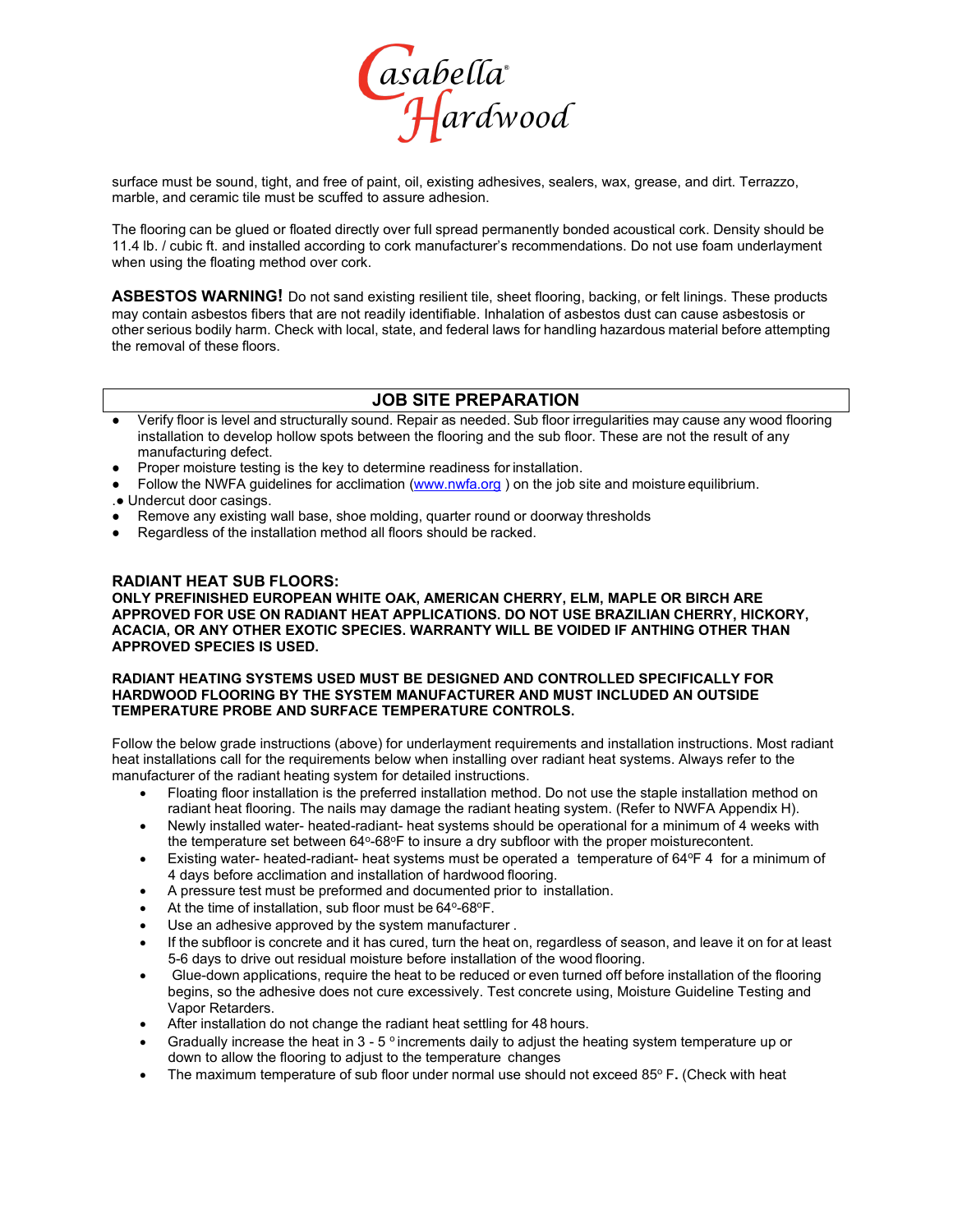

system manufacturer).

- For correct water temperature inside heating pipes, check with manufacturer's suggestedguidelines.
- Heating pipes must be covered with 1 1/4" of concrete or minimum 1/8" below bottom side of plywood sub floor. In addition, for plywood sub floor, heat transfer plates or insulation boards must be under pipes.
- Room temperature should be maintained between 60-80  $\circ$  F and not vary more than 15 $\circ$  F from season to season.
- Relative Humidity **MUST** be maintained in the range of 35-55% humidity in the home for radiant heated rooms.
- Always refer to the manufacturer of the radiant heating system for detailed instructions.
- The maximum allowable subfloor surface temperature is 85° F (29.44° C).
- Expect some heating season shrinkage.

#### **FLOATING FLOOR INSTALLATION METHOD**

#### **REQUIRED TOOLS AND ACCESSORIES:**

- Tape Measure
- Moisture Meter (wood / concrete)
- Underlayment and Vapor Retarder( if needed)
- Mallet (light colored)
- Circular or Hand Saw
- Miter or Table Saw
- ∗ Pry Bar
- Drill with 1/16" bit
- ∗ Tapping Block
- ∗ Chalk Line and Chalk
- ∗ Hammer
- Safety Equipment (Goggles & Mask)
- **Utility Knife**
- 3/8 "or 1/2" Spacers
- Hardwood Flooring Cleaner
- Tongue and Groove Flooring Adhesive (PVAC)
- ∗ Broom

**APPROVED SUB FLOOR**: All sub floors should be covered with either a 3 in 1 Underlayment or an approved 1/8" thick closed cell foam underlayment. When using a 1/8" thick closed cell foam underlayment over a concrete sub floor, you must also use a 6 or 8 mil polyethylene film which acts as a vapor retarder.

**BELOW GRADE:** All engineered products when installed using the floating installation method, can be installed below grade. However the following instructions must be followed.

The concrete slab should be sealed or painted with a good concrete sealer. Then the 3 in1 Underlayment or the 6 mil poly film should be installed with ends butted together and taped with a clear 2" packaging tape to prevent any moisture from coming up through the seams. The 3 in 1 underlayment or 6 mil poly film should be lapped up the wall 4" all the way around the room. This can be trimmed off after moldings are installed. If you are using the 3 in1 underlayment, you are ready to begin the installation. However, if you have used the 6 mil poly film, roll out on top of the 6 mil poly film a 1/8" thick closed cell foam, butting the edges but not overlapping.

#### **IMPORTANT: DO NOT INSTALL CABINETS OR WALLS ON TOP OF THE FLOORING WHEN USING THE FLOATING INSTALLTION METHOD.**

#### **Step 1: POSITION THE FIRST ROW**

**Important:** The flooring should be installed from several cartons at the same time to insure proper color, grain, and shade mix.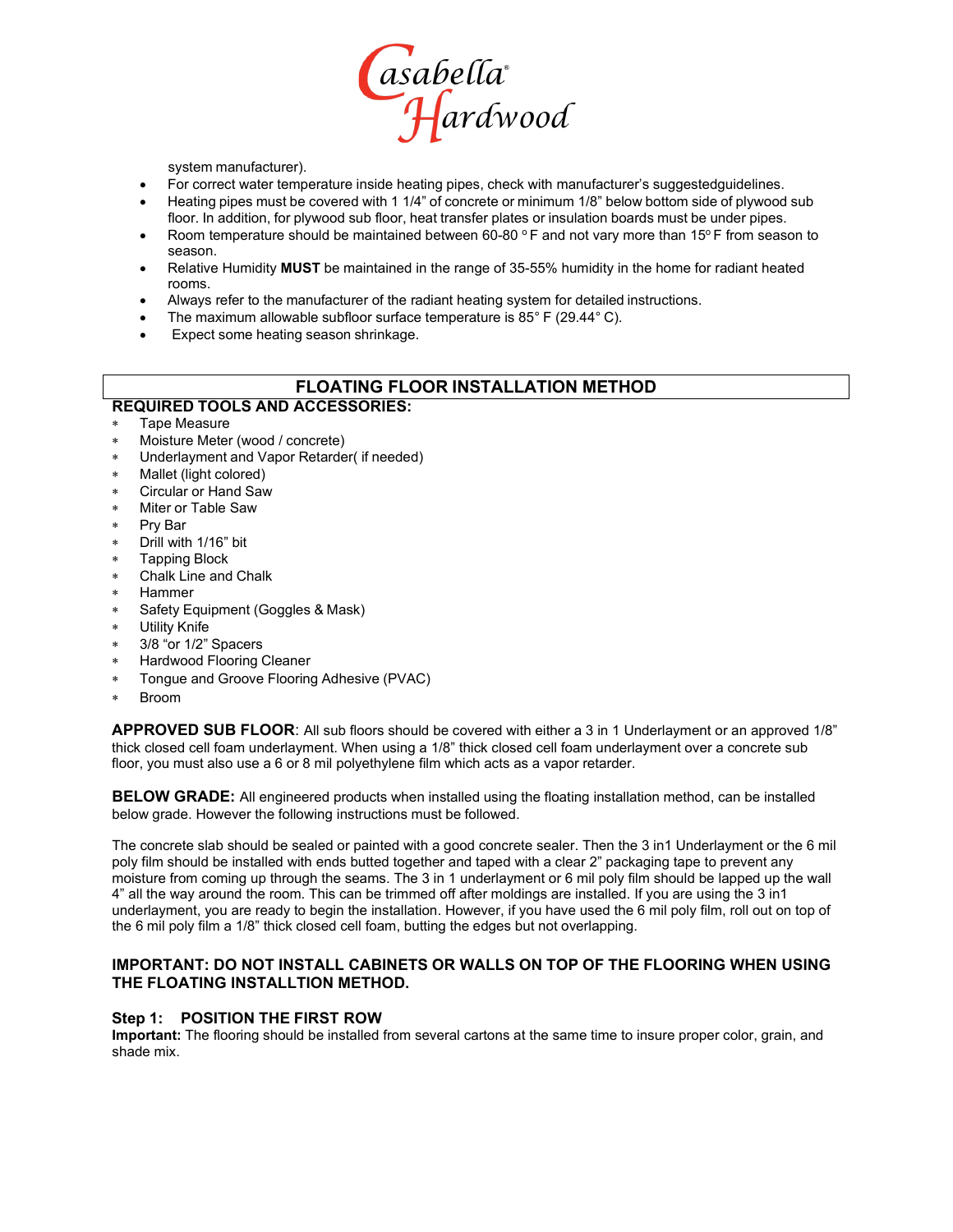

● Before starting, first measure the width of the room, and then divide the room's width by the width of the plank. If this means that the last row of planks will be narrower than 2", then you will need to cut the first row of planks to make it narrower. Cut in such a way that both rows of planks (the first and last to be installed in the room) will have the same approximate width for an overall continuous look. See installing the lastrow.

**Note:** To cut the boards, always saw with the teeth cutting down into the face or top of the board **.** Cutting from the top down helps protect the surface.

Begin the installation of the planks in the left hand corner of the room with the long direction parallel to the incoming sunlight source or to the longest wall of the room (if this is possible). Be sure to install the first row of boards with the groove side facing the wall. Use 3/8" or 1/2" expansion spacers (depending on the thickness of the flooring) to provide a gap for the seasonal expansion of the flooring along the walls of the entire room. Always place expansion spacers against the wall where the two boards meet.

**Note:** Larger rooms require additional expansion space. Add 1/16" to the width of the spacers for every 3' the room extends beyond 25'. **Dimensions exceeding 40' require the use of a t-molding for expansion**.

**Note:** When using the Floating install method, every doorway less than 6' wide must be transitioned using a "T" molding.

If the starting wall is out of square, it will be necessary to scribe the first row to match the wall, allowing the opposite side of the row to present a true square base for the rest of the floor. When the first row is complete, you must have a straight, even base established.

#### **Step 2: GLUING THE BOARDS TOGETHER**

- When installing the products which have been **approved** for the floating installation method, the boards must be side and end glued using tongue & groove Adhesive.
- Always apply the adhesive into the bottom of the groove on each board. Do not fill the groove. Apply a continuous bead, filling the bottom of the groove no more than halfway full. Start & stop adhesive 2" from the ends on the long side of the board and 1" from the ends on the butt end.

**Note:** If any excess adhesive squeezes up to the finished surface, wipe it off immediately using a water dampened cloth or adhesive remover. Then dry the surface and buff with a dry cloth. If the adhesive has dried, use a soft white cloth moistened with adhesive remover. Do not abrade the wood surface.

#### **Step 3: INSTALLING THE REST OF THE FLOOR**

**Note:** Always stagger 12" to 18" between end joints of adjacent board rows. The end joints should not repeat visually across the installed floor.

- After installing the first row of boards, apply the adhesive to the first board on the second row using the above gluing instructions.
- Connect that board to the first row making sure that there is at least a 6" stagger between the end joint of the board on the first row.
- Distribute lengths, avoiding "H" patterns and other discernible patters in adjacent runs. Stagger end joints of boards row to row a minimum of 6" for strip flooring, 8-10" for 3-5" plank, and 10" for plank wider than 5",
- Work out of several cartons at a time to insure proper color and shade mixture.
- Tap the boards together with a hammer and a tapping block. Be sure that the tapping block is against the tongue only and use only a gentle tapping motion to tap the boards together. Excessive force will damage the board making it difficult to install additional boards. Do not tap on the groove side of the boards as this will cause damage to the boards. Once the board has been tapped into place check for a tight fit on sides and ends.
- To install the rest of the flooring, continue placing the boards from left to right, plank by plank, and row by row.

**Note:** When installing around fixed objects, small areas or even in general installation areas, the use of installation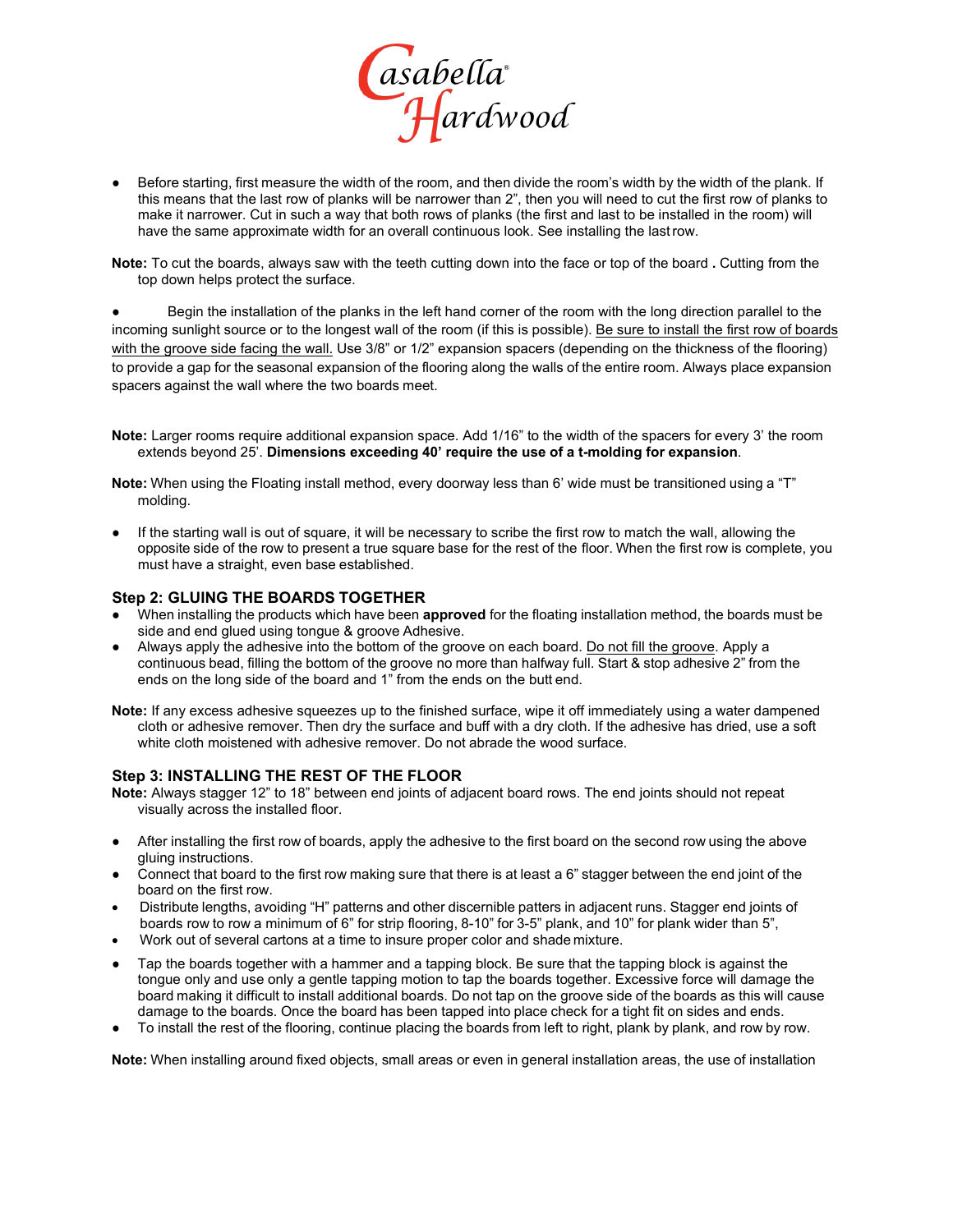

straps may prove helpful for securing boards together. Installation straps are a handy tool that will insure a tight fit when used to strap each continuous row of installation.

#### **Step 4: INSTALLING THE LAST ROW**

Most often the entire length of the last row will need to be cut so that it is narrow enough to fit the remaining space. When this occurs, follow this simple procedure:

- Lay a row of boards, unglued, with the tongue toward the wall, directly on top of the last row installed.
- Take a full width scrap piece of the product that is being installed with the face down and the tongue side against the wall. Use 3/8" or 1/2" spacers against the wall to ensure the proper expansion space.
- Draw a line along the row moving down the wall. The resulting line gives the proper width for the last row which, when cut, can then be wedged into place using the pull bar.

#### **Note: Floor should remain free of foot traffic for a minimum of 12 hours while adhesive sets.**

#### **Step 5: FINISHING THE FLOOR**

- A drying time of 24 hours is recommended before any damp mopping, cleaning or heavy objects or furniture can be put back into place.
- The use of putty or a non-silicone based filler to cover small cracks should be considered normal in hardwood flooring installations. Test filler on spare pieces first to ensure it blends with the floor.
- Make sure when the installation is complete that the expansion spacers are removed and the expansion space is covered with the appropriate molding such as baseboard and 1/4 round or shoe molding. Do not nail moldings into the floor but nail into the wall.
- Vacuum the floor thoroughly using the soft brush attachment or dust mop to remove any dirt anddebris.
- Use a quality Hardwood Flooring cleaner to finish the floor. We recommend Bona Swedish Formula Hardwood Cleaner
- If the floor is to be covered, do not use plastic use a breathable wrap, or material such as cardboard or kraft paper to protect the finish.
- Final inspection by the end user should be conducted from a standing position.

#### **STAPLE DOWN INSTALLATION METHOD**

#### **REQUIRED TOOLS AND ACCESSORIES**

- Manual or Pneumatic Fastening Machines with 15-18 gauge 3/16" Crown Staples 1 1/4"-1 1/2" length. o Powernail 1-1 1/4" 18-20 gauge cleats
- Moisture Meter (wood & concrete)
- Circular or Hand Saw
- **Miter or Table Saw**
- Drill with 1/16" bit
- **Broom**
- 15 lb. Asphalt Saturated Felt (not rosin paper)
- Tape Measure
- Mallet (light colored)
- Pry Bar
- Chalk Line and Chalk
- **Hammer**
- Safety Equipment (Goggles & Mask)
- **Utility Knife**
- Nail Punch
- Hardwood Flooring Cleaner

#### **NOTE: Improper adapter plates and/ or staples/cleats can cause severe damage. Contact your Fastener Manufacturer for the proper adapter as well as recommended staples, cleats and air pressure.**

**NOTE: Planks wider than 6.5" Glue down method is preferred.**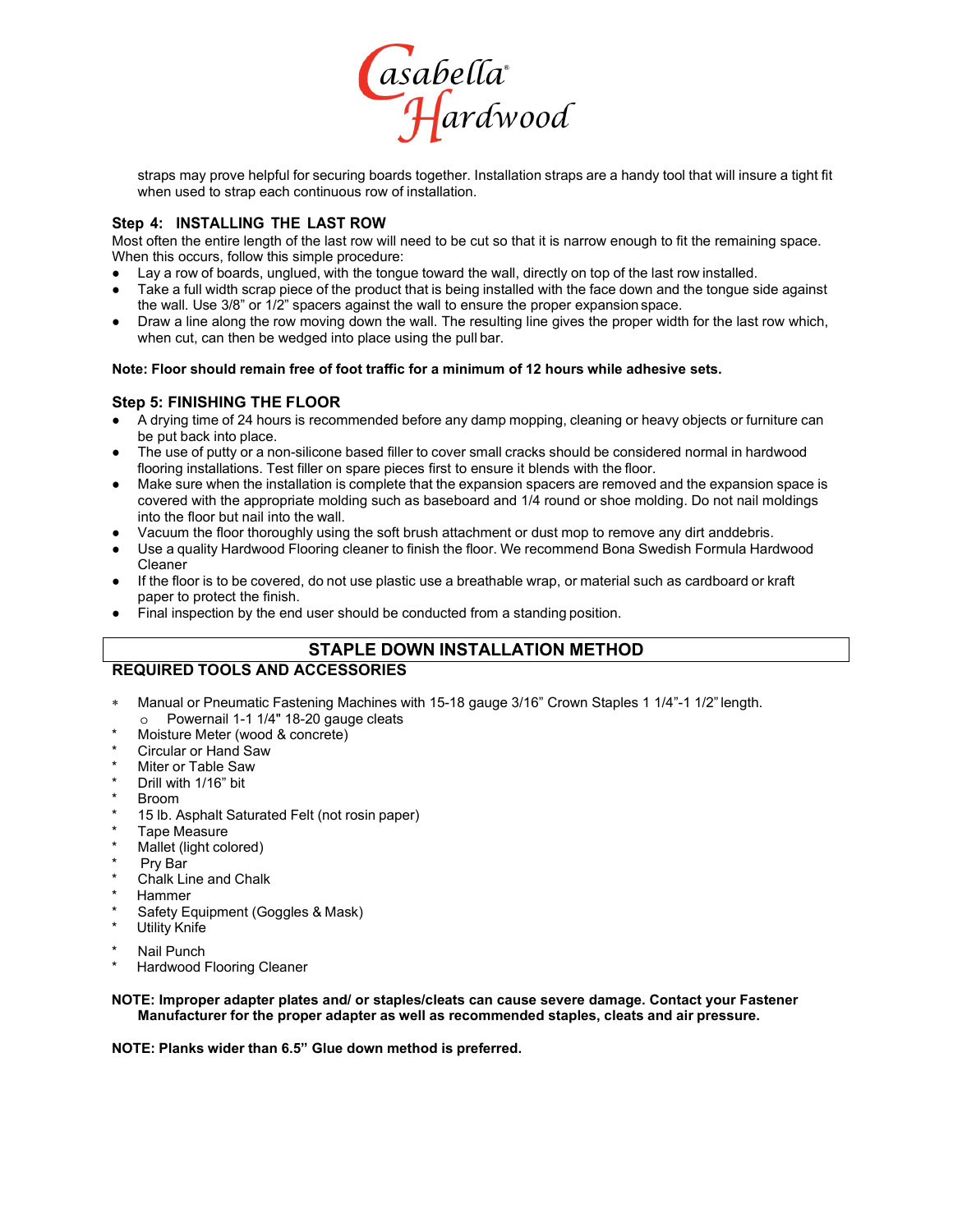

#### **Do not use staples or nails intended for 3/4" solid flooring.**



#### **When using air compressors**

- Adjust the regulator to ensure proper air pressure and setting of fasteners. Set air compressor to 70 -80 PSI, adjust as needed, do not exceed the nailer or air hose limitations. Make sure the fastening machine is recommended for floor, is in good working condition, is fully adjustable, is at the appropriate angle, and that it seat fasteners properly against the tongue of the board to prevent top edge and surface dimple damage.
- Avoid striking the edge of the prefinished flooring with the fasteners mallet. Edge crushing can occur causing cracks and splinters. Use a block to hammer against if necessary. Use only a flooring nailer that engages the top profile over the tongue at the appropriate angle. Make sure that the flooring nailer is flat against the board to prevent top edge damage. The plate in contact with floor must be smooth and free from nicks or scratches. Faceplates should be covered with protective materials to prevent damage to the surface of theflooring.
- For manual fasteners improper plate selection can cause severe edge damage. Check with the fasteners manufacturer to ensure that the proper adapter has been used for this nominal 3/8" or  $\frac{1}{2}$ " flooring (9, 9.5, or 12 mm).
- For pneumatic fasteners, improper air pressure settings, and failure to use the proper adapters can cause damage to the flooring. The correct adapter and air pressure setting will properly set the fasteners in the nail pocket. Set air compressor to the fastener manufacturers recommended PSI setting or an initial pressure of 75 PSI. Use a compressor with an in-line regulator with an air hose for proper adjustments. Adjust the air pressure to insure proper setting of staples. If tongue damage occurs, lower the air pressure. If the staples do not set properly increase the air pressure.
- If you need to remove a side nailed staple, do not pull straight up from the tongue. This will damage the surface of the board. Instead, pull out the staple from the tongue at the front of the board with all pressure from the hammer head directed into the sub floor.
- The manufacturer of the flooring is not responsible for any damage caused by the use of improper fasteners, improper adapters as well as staples or cleats or tools or minor squeaking on mechanically fastened floors.

#### **Step 1: ESTABLISH A STARTING POINT**

- Before beginning the actual installation, provide proper layout of flooring by laying out several rows of flooring end to end in a staggered pattern.
- Allow for a minimum 6" stagger of the end joints of the adjoining row, distributing short and long lengths equally over the areas where the flooring is to be installed.
- Flooring is to be installed at right angles to the floor joists and, if possible, in the longest dimension of the room.
- Work out of several cartons at a time to insure proper color and shade mixture.
- To ensure that you have a good straight-line, place a mark 1" plus the width of the flooring on the end wall near a corner of the starting wall. Repeat on the opposite corner wall and insert nails into each mark. Snap a chalk line to provide a straight line to help align the planks
- Leave at least 3/8" to 1/2" for expansion at all vertical surface to be covered by the baseboard or quarter round trim. Normally the expansion space around the rooms should be the same distance as the thickness of the hardwood flooring.

#### **Step 2: INSTALLING THE FLOOR**

- Install15 lb. Asphalt Saturated Felt (not rosin paper) on plywood surface where the flooring is to be installed.
- Fasten a sacrificial board to the floor and check for surface damage, air pressure settings, and tongue damage before proceeding. Make all proper adjustments before installation. Then remove and destroy theboard.
- For the first row use the longest straightest boards.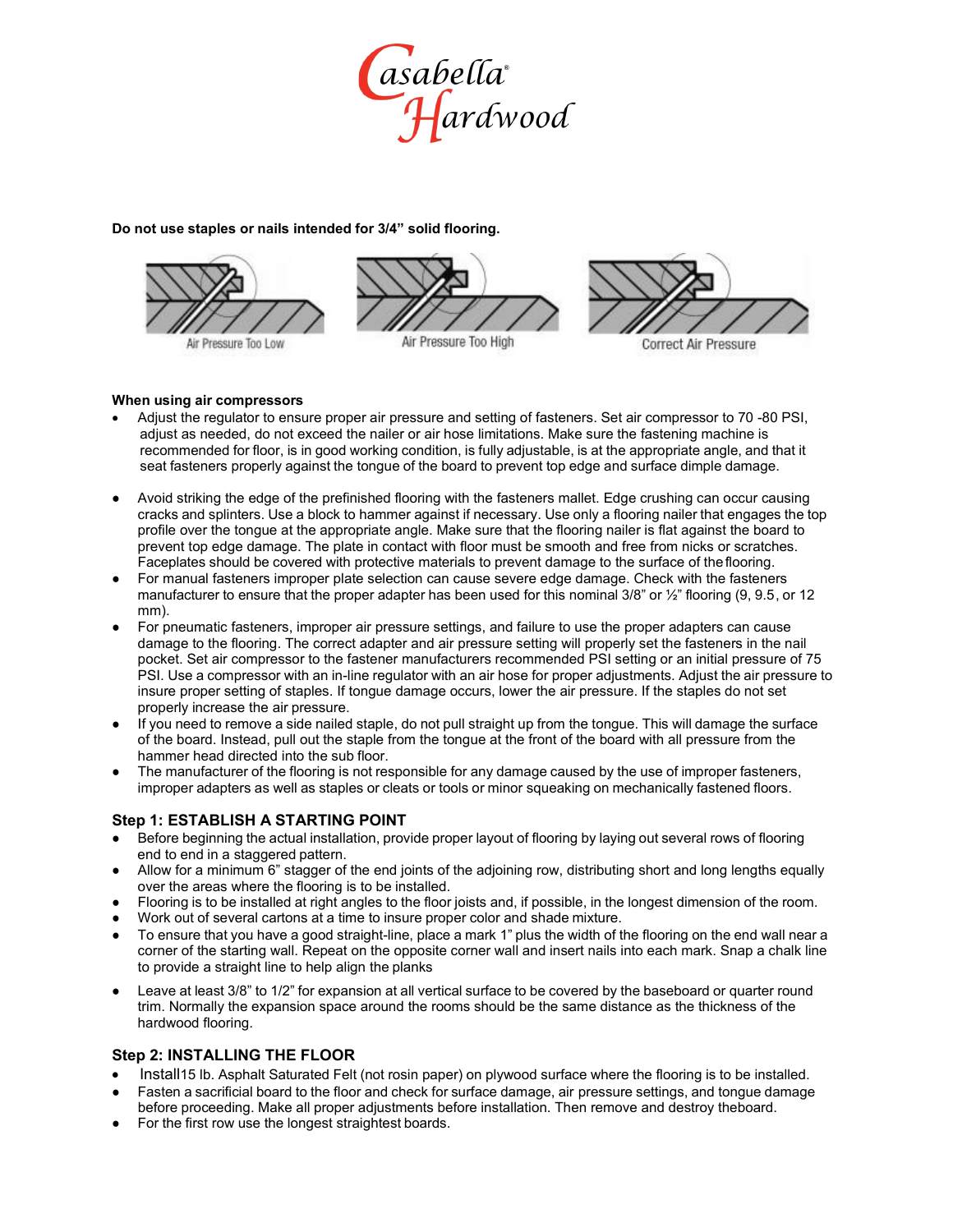

- Align the first piece on the chalk line with the tongue out. The groove side and end will be facing the starting wall. Pre drill holes to avoid splitting. Drive 7d or 8d finish nails or screw type flooring nails into the face of the board every 6" approximately 1/3"-3/4" from the edge closest to the starting wall and within 2"-3" from the ends and in the darker grain of the wood. Keep the starter strip aligned with the chalk line.
- Edge nail the plank by driving the same type nails at a  $45^{\circ}$  angle through the tongue of the first piece, spacing the nails every 1'-2' from the ends and every 3" - 4"apart with stapels, every 4" to 6" apart with cleats. Repeat this process for the entire first row. Upon completion of the first row, go back and sink the face nails with a nail punch. If it appears that the holes will not be covered by the quarter round or wall base, fill with putty that blends with the floor color.
- Repeat the edge nailing for the second row but do not face nail like the first row. Typically the first few rows must be edge nailed by hand due to the close proximity to the wall. When clearance allows, use the stapler/fastener.
- For ease of installation, work left to right. Left is determined by having your back to the wall where the starting course is laid. When it is necessary cut a strip to fit the right wall .
- Distribute lengths, avoiding "H" patterns and other discernible patters in adjacent runs. Stagger end joints of boards row to row a minimum of 6" for strip flooring, 8-10" for 3-5" plank, and 10" for plank wider than 5",
- Install each succeeding row of planks by stapling/fastening the tongue side every 4"-6" to within 2" from board ends. Be attentive to staggering the ends of the boards at least 6" in adjacent rows to avoid clustering end joints.
- Upon reaching the last row to be installed, the planks should be ripped to allow a  $3/8$ " $-1/2$ " expansion space. Depending upon the board thickness, the last rows must be fastened by nailing approximately 1/2"-3/4" from the back edge of the board every 6" . The same process of counter sinking the face nails and applying putty should be repeated (as above on starting wall).

#### **Step 3: FINISHING THE FLOOR**

- The use of putty or a non-silicone based filler to cover small cracks or face nails holes should be considered normal in hardwood flooring installations. Test filler on spare pieces first to ensure it blends with the floor.
- Make sure when the installation is complete that the expansion spacers are removed and the expansion space is covered with the appropriate molding such as baseboard and 1/4 round or shoe molding. Do not nail moldings into the floor but nail into the wall.
- Vacuum the floor thoroughly using the soft brush attachment or dust mop to remove any dirt anddebris.
- Use a quality Hardwood Flooring cleaner to finish the floor. We recommend Bona Swedish Formula Hardwood Cleaner
- If the floor is to be covered, do not use plastic use a breathable wrap, or material such as cardboard or kraft paper to protect the finish.
- Final inspection by the end user should be conducted from a standing position.

#### **GLUE DOWN INSTALLATION METHOD**

#### **REQUIRED TOOLS AND ACCESSORIES**

- 3/16" x 5/32" deep v notch trowel or 1/4" x 1/4" x 3/16" square notch trowel. Follow adhesive manufacturers' guidelines.
- **High Quality Urethane Adhesive**
- **Broom**
- Tape Measure
- Moisture Meter (wood & concrete)
- Mallet (light colored)
- Circular or Hand Saw
- Miter or Table Saw
- Pry Bar
- Drill with 1/16" bit
- 6 8 d screw shank nails
- Chalk Line and Chalk
- **Hammer**
- Safety Equipment (Goggles & Mask)
- Utility Knife
- Nail Punch
- Hardwood Flooring Cleaner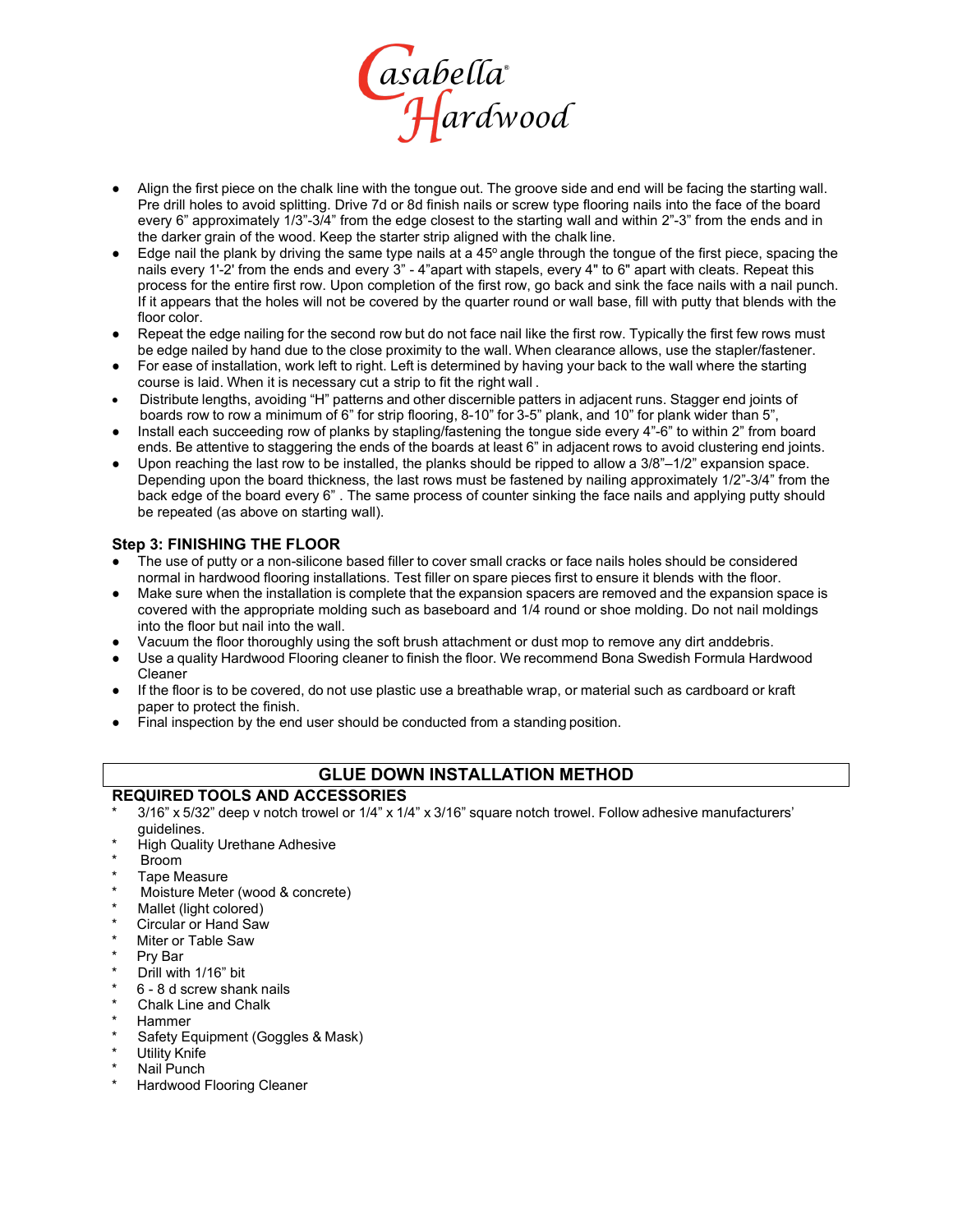

#### **Step 1: GETTING STARTED**

Install the flooring parallel to the longest outside (exterior) wall in the room. Measure out from the wall on the door side of the room in two places; 30 3/8" for 3" and 5" wide products. Mark and snap a chalk line across the two marks. The area between the chalk line and the wall is the working area and will be the last to be installed.

#### **NOTE**: **See Radiant Heat above instruction if flooring has radiant heat.**

#### **Step 2: SPREADING THE ADHESIVE**

- Hold the trowel at a 45°-60° angle and spread adhesive onto an area no larger than 30-40 square feet at one time.
- After spreading, allow adhesive to flash off for 30-45 minutes before installing wood flooring. Maximum available working time is 45-50 minutes. (Colder temperatures or high humidity will extend times and warmer temperatures or low humidity will shorten times.)
- Do not install wood flooring material after adhesive dries. Test by touching adhesive. If not readily transferred to finger, adhesive is already dried. If adhesive has dried, remove adhesive and apply new material. Periodically check wood to confirm 100% adhesive transfer. Within one hour of setting wood, roll the installation with a 100 - 150 lb. roller to promote good contact with the adhesive.
- Always refer to the specific instructions on the hardwood flooring adhesive label.

#### **Step 3: INSTALLING THE FLOOR**

- The flooring should be installed from several cartons at the same time to insure proper color, grain and shade mix.**.**
- After the adhesive has been spread following the above mentioned instructions, start with the first piece of flooring. Install the piece of wood with the groove towards you and the tongue facing the opposite wall. Line up the groove of the flooring with the chalk line then press the flooring into the adhesive.
- Working from left to right, lay the next board and continue working towards the right until you need to cut a piece to complete the first row. Measure the size you need to complete the first row and cut to length.
- Distribute lengths, avoiding "H" patterns and other discernible patterns in adjacent runs. Stagger end joints of boards row to row a minimum of 6" for strip flooring, 8-10" for 3" to 5" plank, and 10" for plank winder then 5".
- If the left over piece is less than 6" long, cut another piece at a random spot, and start the second row with it. Be attentive to staggering the ends of the boards at least 6" in adjacent rows to avoid clustering end joints. A soft rubber mallet can be used to tap the boards on the face until they are pulled into proper position.
- To cut the boards, always saw with the teeth cutting down into the face or top of the board **.** Cutting from the top down helps protect the surface.

**For wood sub floors:** If you are working on a wood type sub floor, use small finishing nails to hold the first row in place. Fill nail holes with filler which is manufactured to blend with your flooring.

**For concrete sub floors:** If you are working on a concrete sub floor, take a piece of 1" x 2" x 8' pine board and using 1" concrete nails, nail the board onto the dry side of your chalk line. This will hold your first row of starter boards in place.

- Complete the rest of the installation in your working area by following the same installation procedures that are stated in Step 2 of this section.
- Lift a plank periodically to make sure that there is 100% contact between the board and the hardwood flooring adhesive.

#### **Step 4: INSTALLING THE LAST ROW**

Most often the entire length of the last row will need to be cut so that it is narrow enough to fit the remaining space. When this occurs, follow this simple procedure:

- Lay a row of boards, unglued, with the tongue toward the wall, directly on top of the last rowinstalled.
- Take a short piece of the hardwood flooring that is being installed with the face down and the tongue side against the wall.
- Draw a line with a pencil along the row moving down the wall. The resulting line gives the proper width for the last row which, when cut, can then be wedged into place using the pull bar.
- You will need to use the pull bar extensively to make the last row properly flush.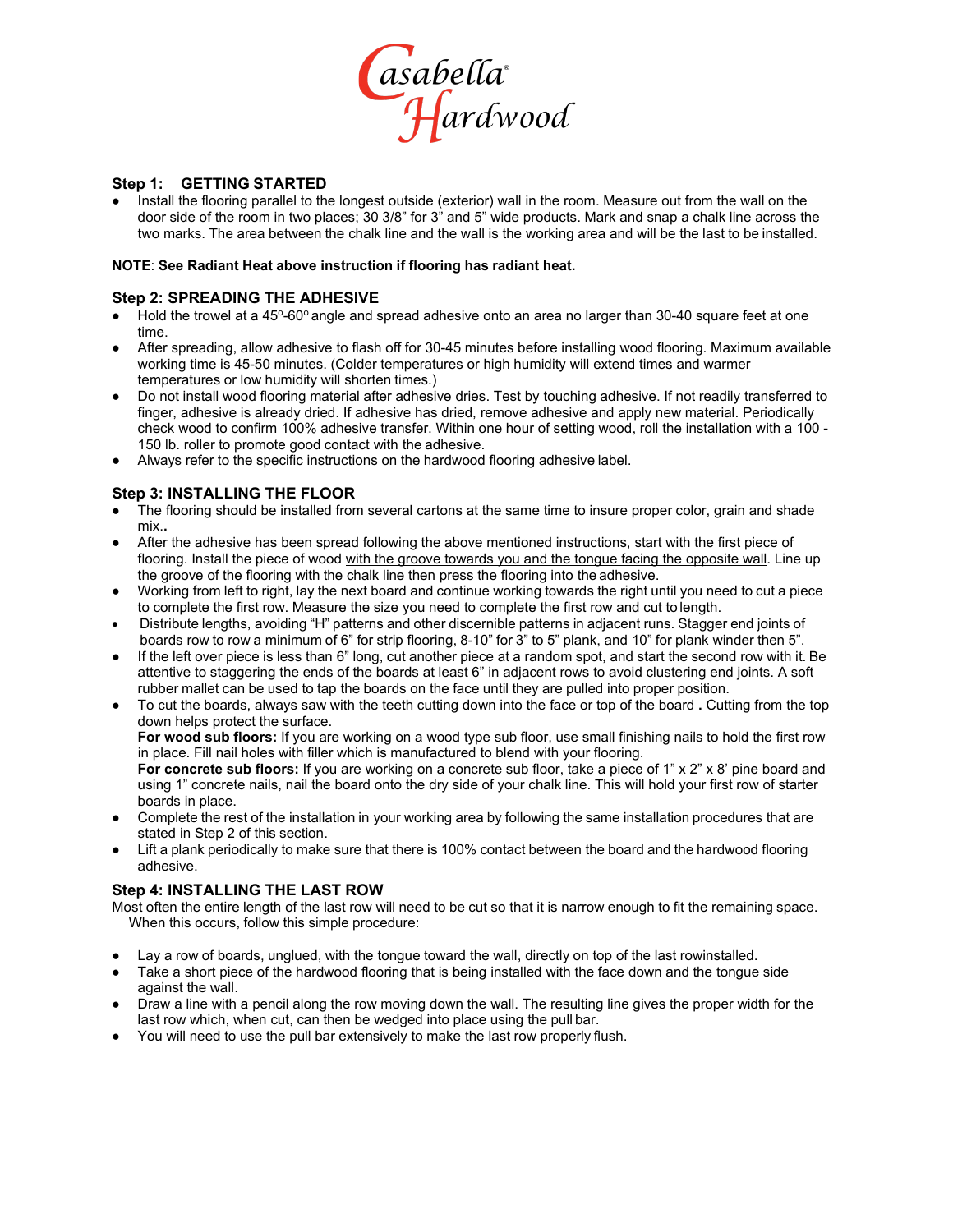

#### **Step 5: FINISHING THE FLOOR**

- A drying time of 24 hours is recommended before any damp mopping, cleaning or heavy objects or furniture can be put back into place.
- The use of putty or a non-silicone based filler to cover small cracks or face nails holes should be considered normal in hardwood flooring installations. Test filler on spare pieces first to ensure it blends with the floor.
- Make sure when the installation is complete that the expansion spacers are removed and the expansion space is covered with the appropriate molding such as baseboard and 1/4 round or shoe molding. Do not nail moldings into the floor but nail into the wall.
- Vacuum the floor thoroughly using the soft brush attachment or dust mop to remove any dirt anddebris.
- Use a quality Hardwood Flooring cleaner to finish the floor. We recommend Bona Swedish Formula Hardwood Cleaner
- If the floor is to be covered, do not use plastic use a breathable wrap, or material such as cardboard or kraft paper to protect the finish.
- Final inspection by the end user should be conducted from a standing position.

**The State of California (OEEHA Prop 65, California Health, and Safety Code Section 25249.6) has classified Wood Dust as a substance known to cause cancer. Drilling, sawing, sanding, or machining wood products generates wood dust.**

#### **The State of Minnesota( Statute 1984 sections 144.495 and 325F.18 ) require all HDF and plywood sold or used in Minnesota meet the HUD Formaldehyde Emission Standard 24 CFR Sections 3280.308 and 3280.406**.

Airborne wood dust may cause lung, upper respiratory tract, and eye and skin irritations. Some wood species may cause dermatitis and /or respiratory allergic reactions. The International Agency for Research on Cancer (IARC) has classified wood dust as a nasal carcinogen in humans. Wood dust can also cause a flammable or explosive hazard

#### **Precautionary measures:**

- Recover dust for disposal. Sweep or vacuum dust for disposal or if power tools are used equip them with a dustcollector.
- Avoid dust contact with an ignition source
- Avoid prolonged or repeated breathing of wood dust in air. If there are high levels of dust then use an NIOSH- designated dust
- mask. ● Avoid dust contact with eyes and skin

#### **First Aid Measures:**

● If inhaled, move to fresh air. In case of contact flush eyes and skin with water. If irritation persists, call aphysician.

#### **Please contact your dealer or distributor to request a Material Safety Data Sheet (MSDS)**

**IMPORTANT NOTE:** The information and data above is based on the experience of occupational health and safety professional. It comes from sources believed to be accurate or otherwise technically current. It is the user's responsibility to determine if this information is suitable for specific application and to follow any necessary safety precautions.

#### **MOLDINGS**

#### **Installation Tips:**

- Moldings must be predrilled avoid splitting whenever they are to be secured with nails or fasteners. Use a 10 or 12" miter saw with pre-set adjustments for the basic miter cuts at 22.5 $\degree$ , 45 $\degree$ , and 90 $\degree$ . A carbide tipped blade makes the best cuts.
- On Wall Base or Quarter Round moldings, never restrict the hardwood floor's natural contraction/expansion movement by driving the fasteners at a downward angle. Rather, attach the moldings to the wall or vertical surface.
- Always miter cuts rather than having butt cuts when splicing. Decide the direction of the miter by cutting the molding with the long point oriented in the same direction as your natural line of vision when you enter the room.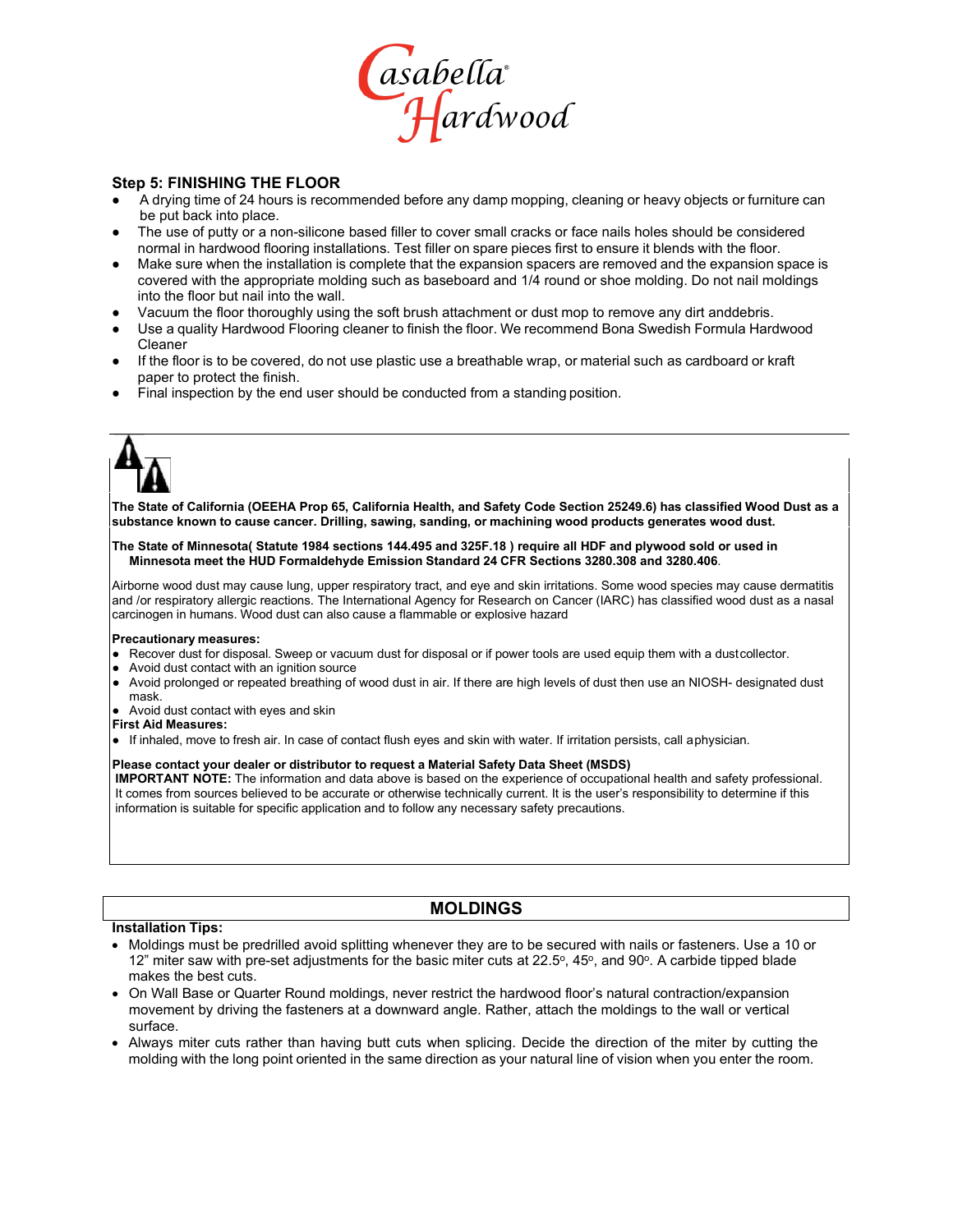

**Wall Base -** Borders the wood floor at the base of the wall to give the room a finished look. This molding conceals the required expansion space between the wall and the hardwood flooring. It is also sometimes used under cabinets and toe kicks.

**Quarter Round** - This molding conceals the required expansion space between the wall and the hardwood flooring. It is also sometimes used under cabinets and toe kicks where a wall base won't fit or at the base of the stairs to provide a subtle blend between the floor and the wall or vertical surface. Ensure nails are not going through the floor but into the vertical surface.

**Threshold** - Typically used at exterior doorways as a transition between flooring and the doorway threshold. It is also used to transition a wood floor to different floors to make them fit together perfectly, such as high pile carpeting or tile. Another typical use for a threshold is to conceal the expansion space between the flooring and a vertical surface such as fireplace hearths and sliding glass doors.

**T-Molding -** Commonly used in doorways to join two wood floors in adjoining rooms. Also recommended when making transitions from a wood floor to another floor that is approximately the same height such as ceramic tile, hardwood or laminate floors, not carpet. T-Moldings are also used to provide expansion joints when a floor dimension exceeds the length of 40' or a width of 30'.

**Reducer -** Used to join hardwood floors that have been glued down or nailed down with floors of different heights such as vinyl, ceramic tile, or low pile carpeting.

**Stair Nose -** Provides the proper transition for stairways or steps which have hardwood floors that have been installed

by either the nail down or glue down installation method. Also provides the proper overhang for a transition from one floor level to the next such as the step into a sunken living room.

# Radiant Heat Installation

The following products from Casabella Hardwood **ARE APPROVED** over radiant heat:

- Aged Vintage (White Oak Only)
- **Cheshire**
- Countryside Birch
- Handcrafted Hickory
- **Provincial**
- **Tradewinds**
- **Tuscany**

The following products from Casabella Hardwood **ARE NOT** approved over radiant heat:

- Adirondack
- Aged Vintage (Hickory only)
- American Heritage
- Angora
- Cimmaron
- Essence Oak
- **Estate Hickory**
- Heritage Hickory
- Lakewood Ranch
- **Melbourne**
- Oak Handscraped
- San Pietro Oak
- Valley Stream
- **Portofino**
- Baroque
- **Ferno**

If you have a product that is not on the list, please contact your sales representative.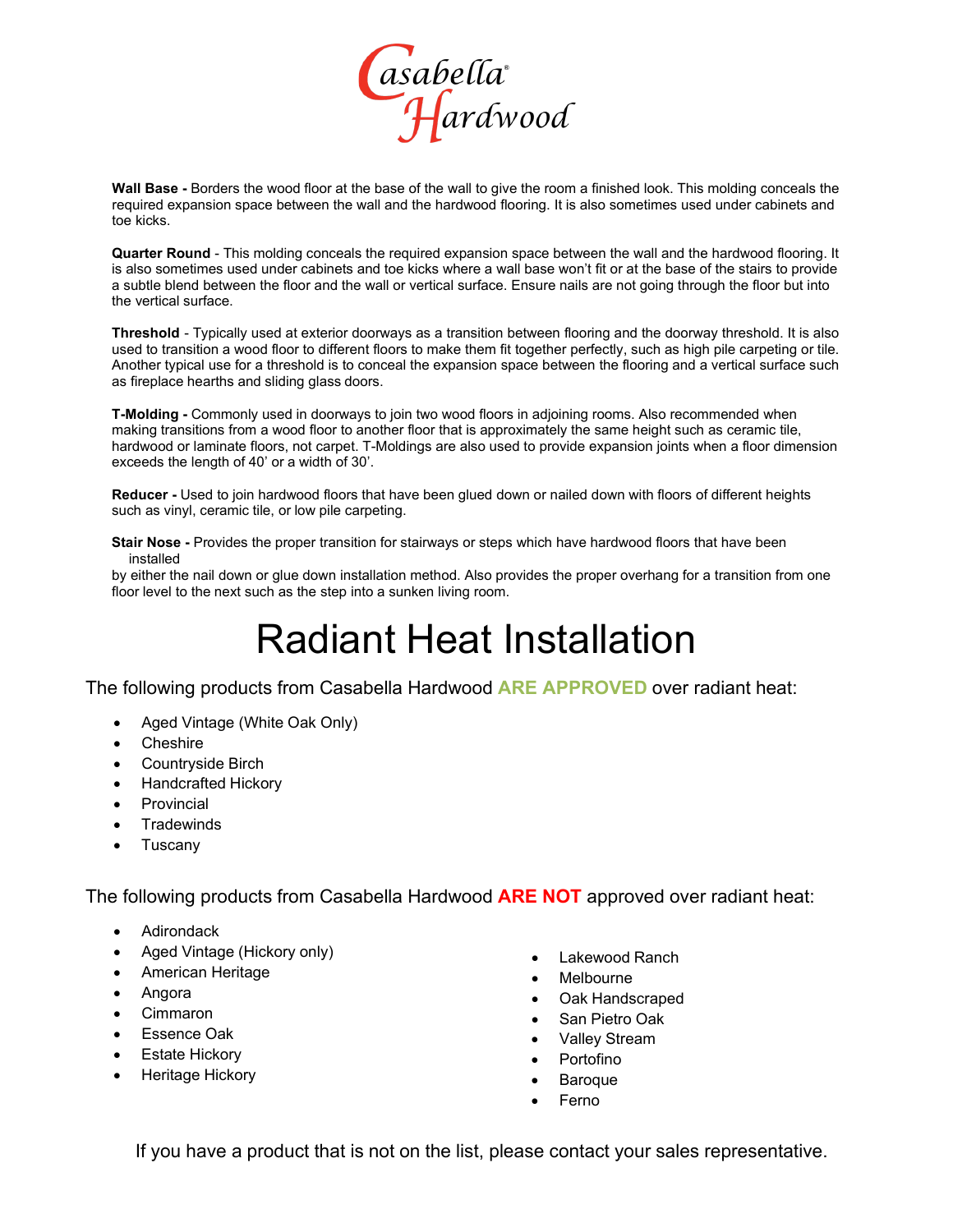

### **INSTRUCTIONS FOR INSTALLATIONS OVER RADIANT HEAT SYSTEMS Moisture and Humidity - Please read before beginning installation**

Room temperature and humidity of installation area should be consistent with normal, year-round living conditions for at least a week before installation of wood flooring. Room temperature of 65 – 75 degrees Fahrenheit and a humidity range of 35% – 65% should be maintained during acclimatization, installation, and at all times afterward. Warning – humidity levels below these recommended levels will likely cause movement in the flooring, including gapping between pieces and possible cupping and checking in the face.

Casabella Hardwood cannot be held responsible for site conditions. Flooring formats, such as plywood based engineered wood flooring, are particularly susceptible to showing movement such as edge/shrinking and face checking from relative humidity below the stated minimum on site and/or tip raising and subsequent end shrinking if installed over a wet subfloor.

#### **Important Notes:**

Warranty is void if subfloor surface exceeds 81 degrees Fahrenheit. Beware of "hot spots" where radiant heat enters the room, as they can be significantly hotter.

#### **Prior to Installation of Wood Flooring:**

Radiant heat must be installed and turned on- for a minimum of 3 weeks prior to installation of wood flooring. Make sure to acclimate the new wood flooring in open packaging or out of packaging, in living areas of the home until moisture content falls within 4% points or less of the subfloor content.

Just prior to installation, radiant heat should be turned off or on the lowest setting for a minimum of 6 hours. This will prevent "hot spots" which could leave applicator marks or cause bubbles.

#### **Glue Down Direct to Concrete**

Radiant Heating pipes must be covered at least 3cm from the surface. The concrete must be: Fully dry Flat and level Compact and Hard Clean of Dust, Oil and grease Free of cracks

#### **Radiant Heat under Plywood Sub-Floor**

It is recommended to glue and nail or staple down the floor when installed with radiant heating. Blind nail at a 45 degree angle into tongue with nails/staples approximately equal to the thickness of the engineered floor.

#### **After Installation of Wood Flooring**

Radiant Heat systems should be turned on and the temperature increased gradually over an approximate 10 to 14 day period. Regardless if the system is new or pre-existing, **NEVER** allow the radiant heat system's temperature to change up or down more than 2 degrees Fahrenheit per day.

During the cold seasons when radiant heating is working at full power the humidity can get very low and the wood can become dried out. To prevent damage to the flooring (cracking or splitting) It is recommended that the relative humidity level remains between 35% and 65%. To ensure this, it is strongly advised to install room humidifiers or whole house systems, to ensure that the room does not become overly dry.

Casabella Hardwood Installation Guidelines are intended to offer general guidance as it relates to Casabella Hardwood and are NOT a replacement for a professional, certified installer. **All Casabella Hardwood flooring**

**MUST be installed according to the National Wood Flooring Association's (NWFA) installation guidelines in order for the Warranty to be valid.** The most current publication of the NWFA guidelines are available to all NWFA members, and can be found a[twww.nwfa.org](http://www.nwfa.org/)